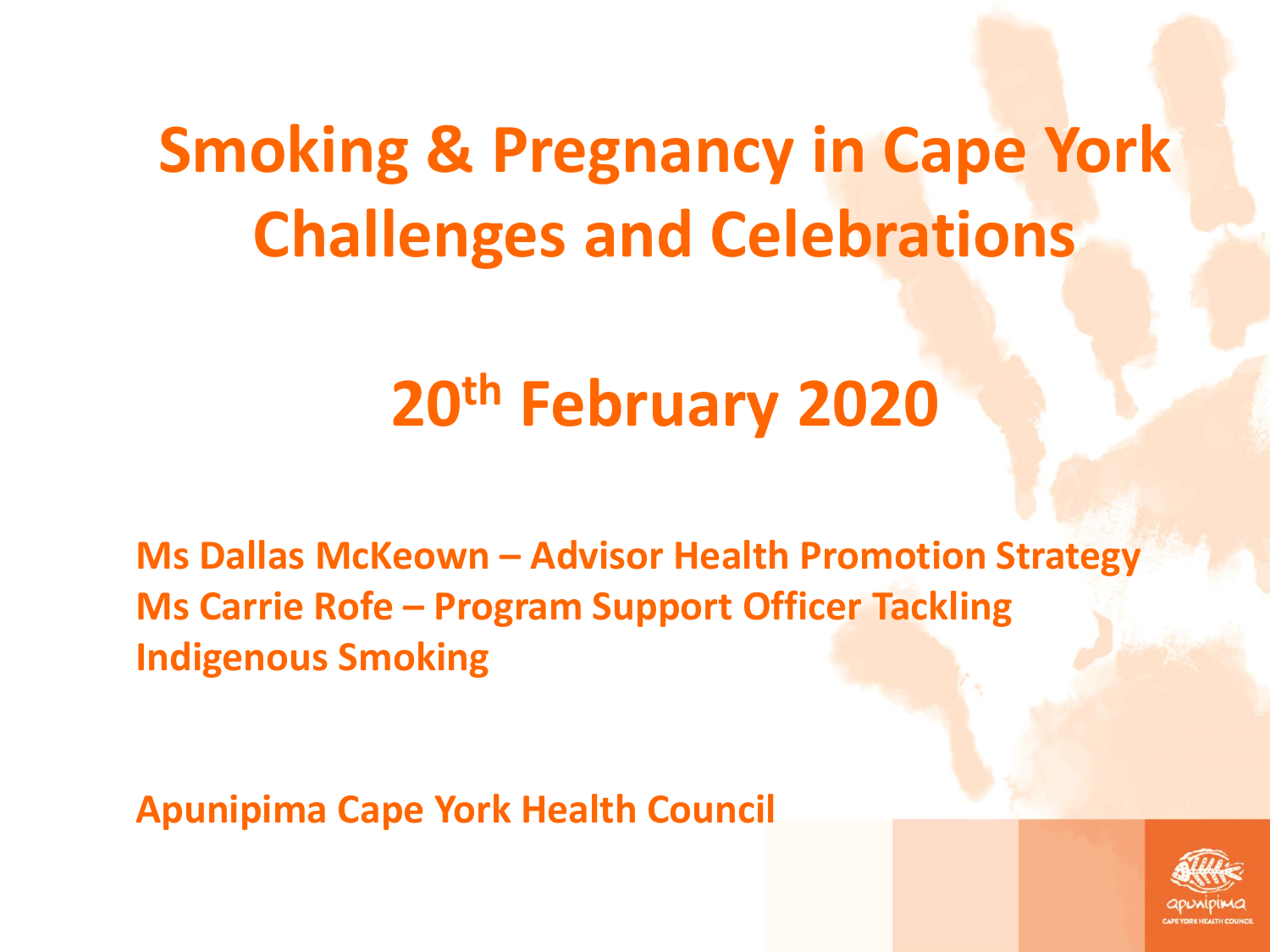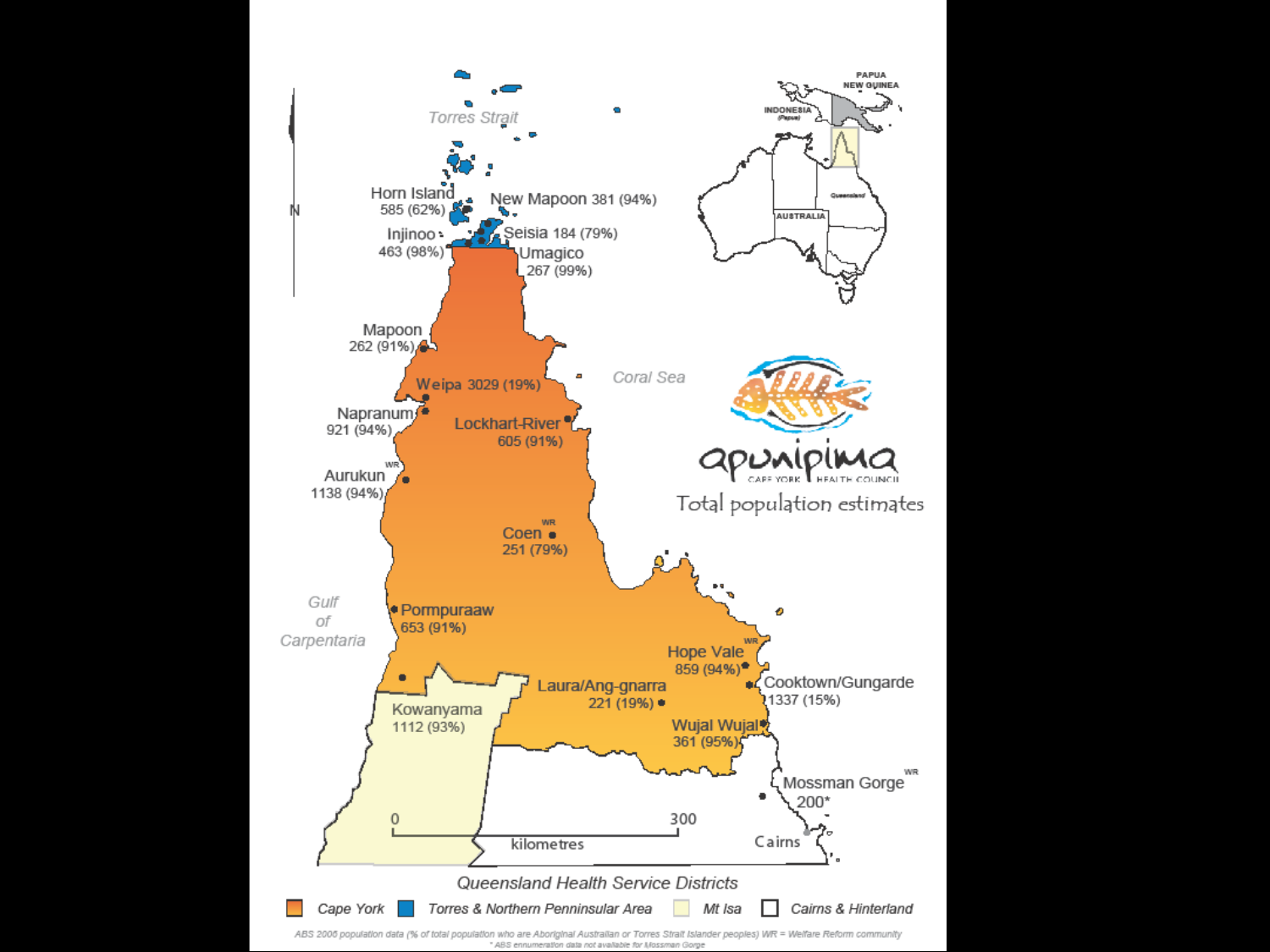#### Kowanyama community profile

- Kowanyama is a very remote community on the Western side of Cape York, about six hours drive on sealed/unsealed road from Cairns
- Population of 994 (91% Indigenous)
- Predominantly young 30% (children aged 0-14)
- **5%** of Aboriginal and/or Torres Strait Islander adults in Kowanyama have heart disease compared to **6%** across Australia.





8 in every 50 Aboriginal and/or Torres Strait Islander adults in Kowanyama have kidney disease



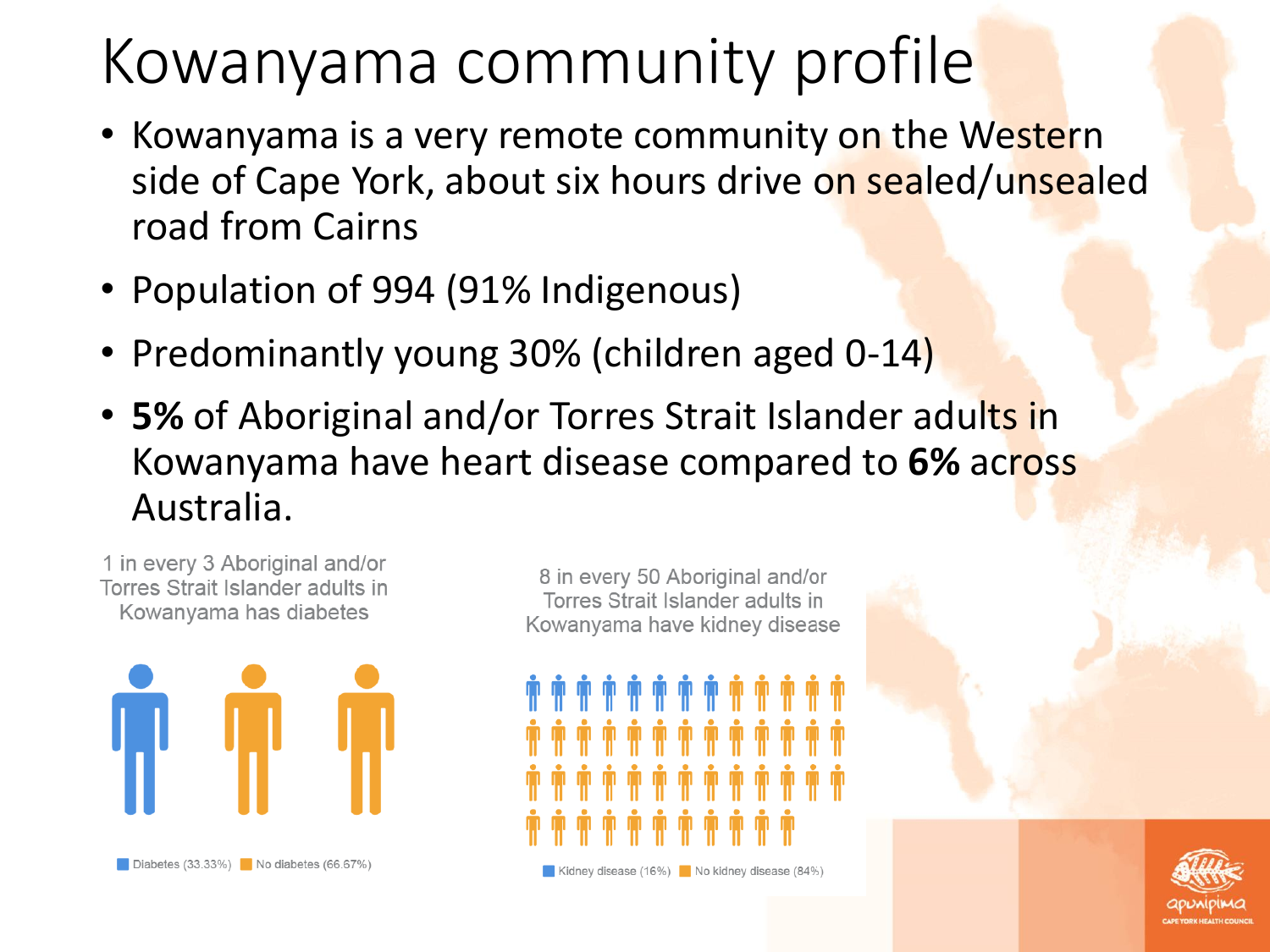

15% OF CLIENTS REPORTED SMOKING





4% of clients are ex smokers

Smoking status in pregnancy almost 2 in every 3!



- 37 pregnancies in 2018
- A high number of women smoked during pregnancy
- 5 babies were born of low **birthweight**

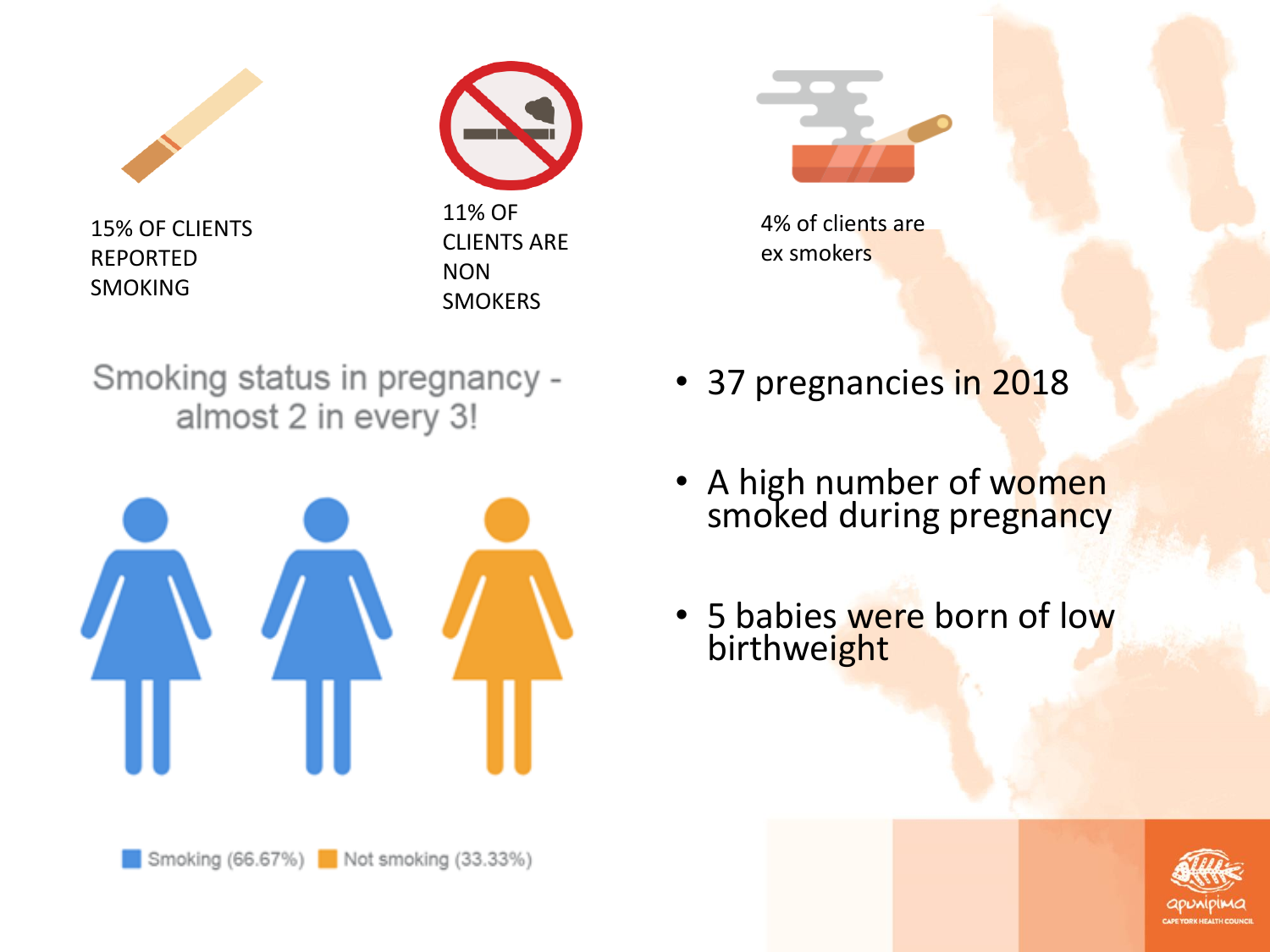### Pormpuraaw community profile

- Pormpuraaw is a very remote community on the Western side of Cape York, about eight hours drive on sealed/unsealed road from Cairns.
- Population of 749 (91% Indigenous)
- Predominantly young population 27% (aged 0-14)
- 4.1% of population aged 65 +
- 21.4% of Aboriginal and Torres strait Islander clients have high blood pressure



1 in 4 Aboriginal and/or Torres Strait<br>Islander adults have Type 2 Diabetes



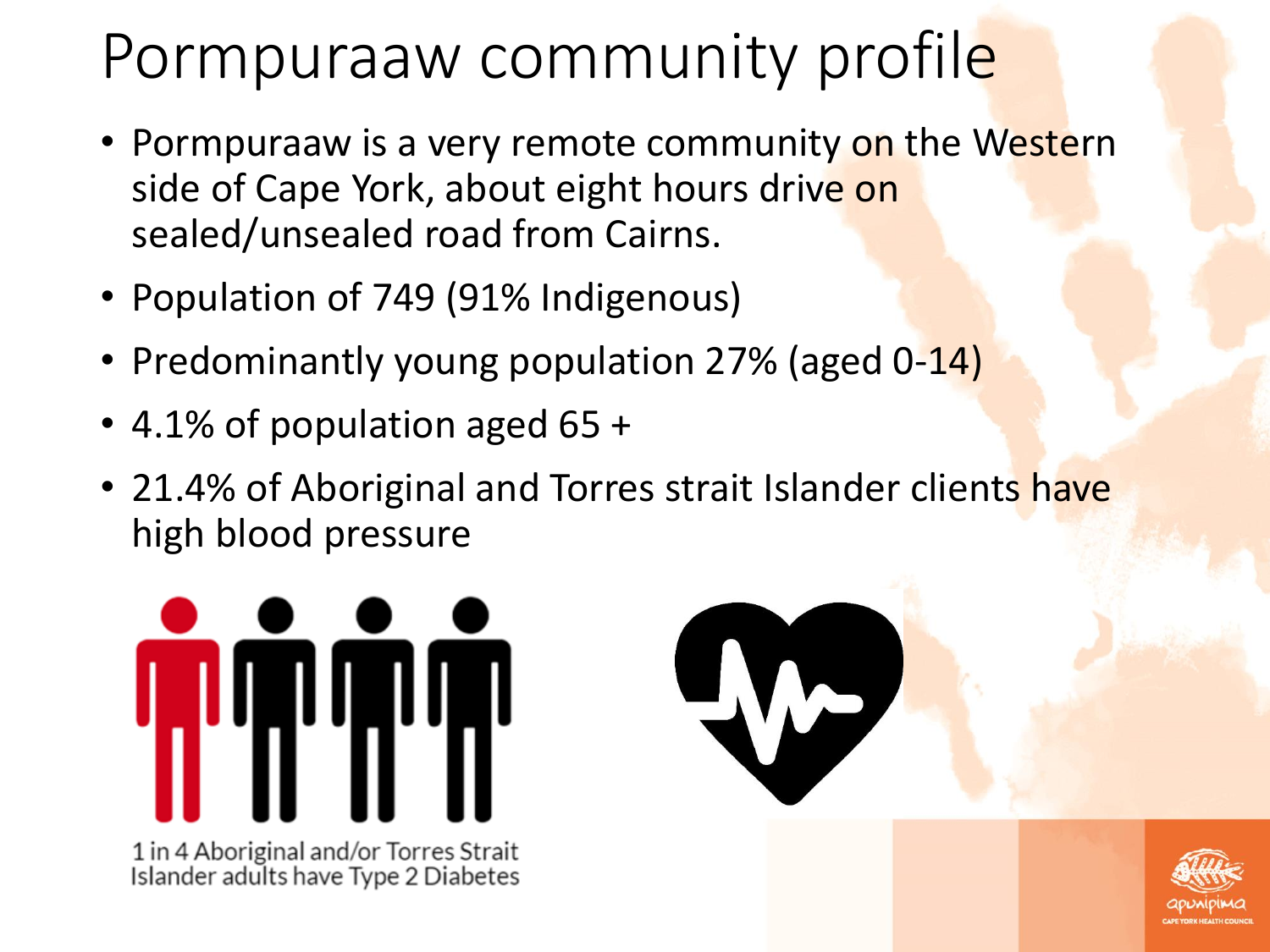## Mum's and Babies Health

- 17 pregnancies in 2018
- On average, a pregnant woman will receive 8 antenatal visits (range 4 to 13) with Apunipima during their pregnancy
- 35% of the women with smoking status recorded reported smoking during pregnancy



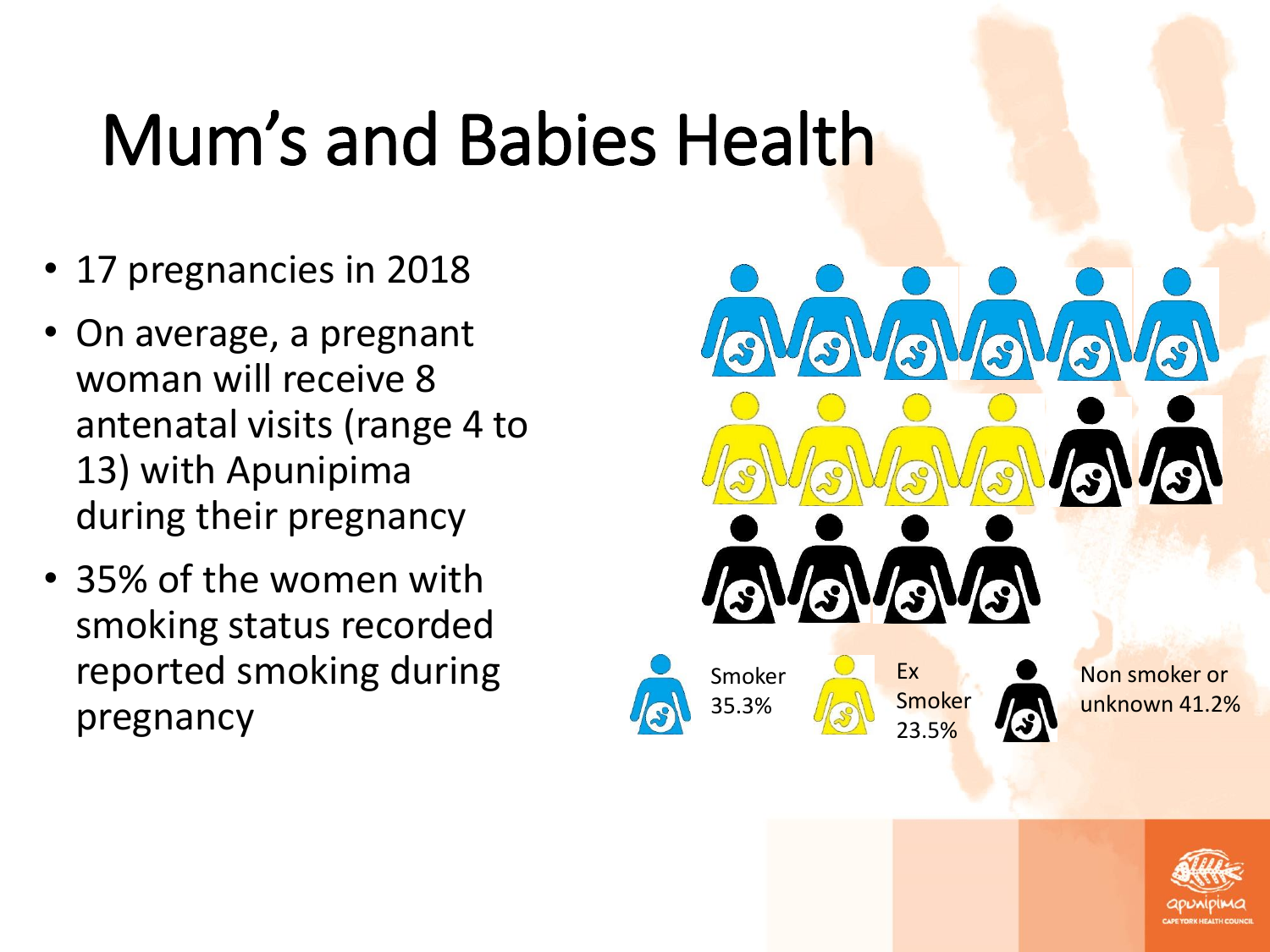#### Pregnant women and smoking

- Tackling Indigenous Smoking (TIS)
- Maternal Child Health
- Bump 2 Bubba
- Baby One Program

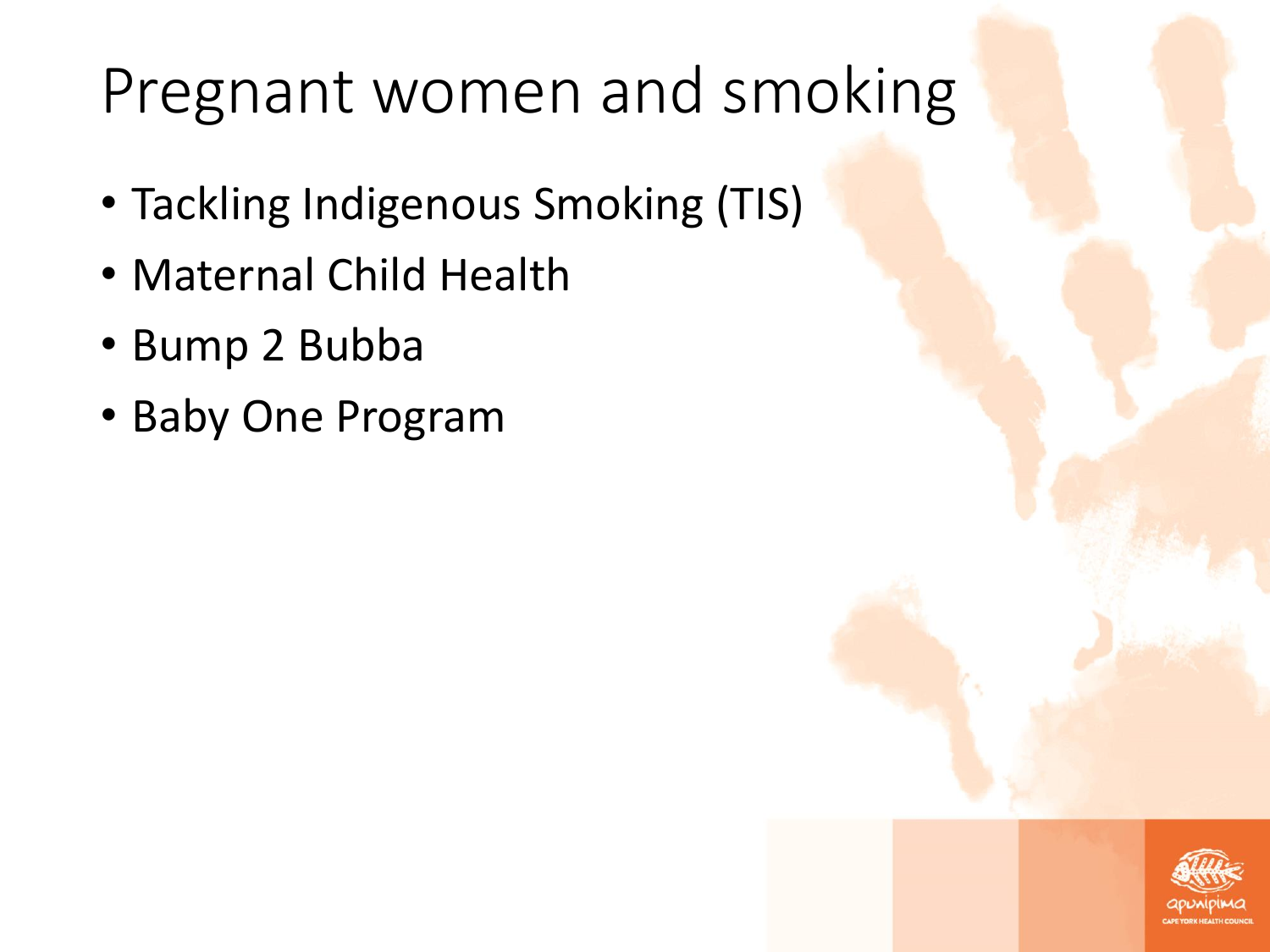## SistaQuit – control site

- Usual care
- Currently six women are enrolled in the study
- Incentives are used to provide for the Family
- Anecdotal smoking will result in a smaller baby = less painful birth
- Disconnect between knowledge of smoking and pregnancy versus smoking will harm my baby

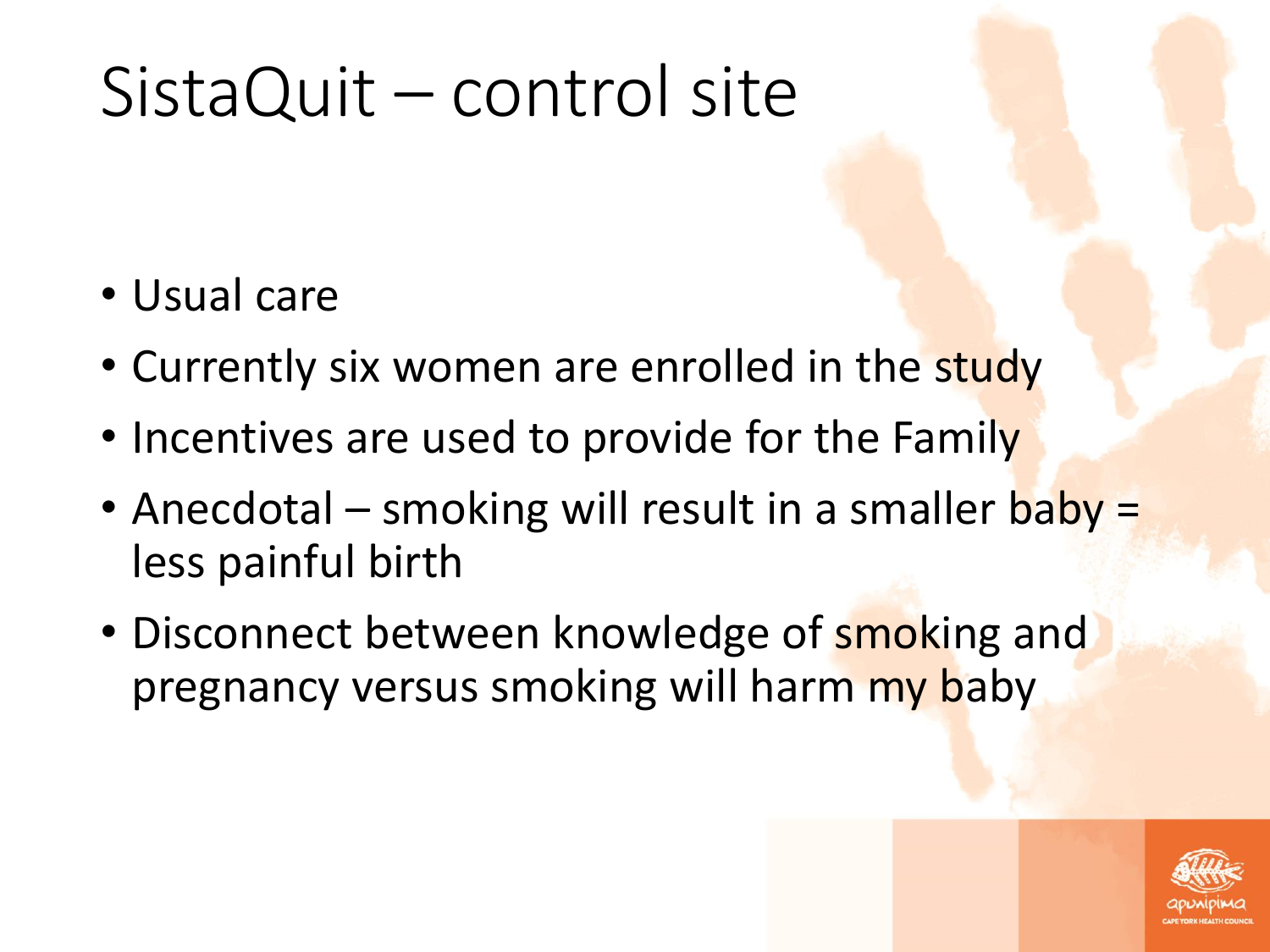## Challenges and mitigation

- Health priorities
- Program implementation
- collaboration, communication, service providers
- Cape York challenges
- weather, community dynamics, sorry business, travel and accommodation, priorities
- Cost of groceries
- Participant Incentives
- Smoking as a coping method



PLEASE DON'T SMOKE AROUND US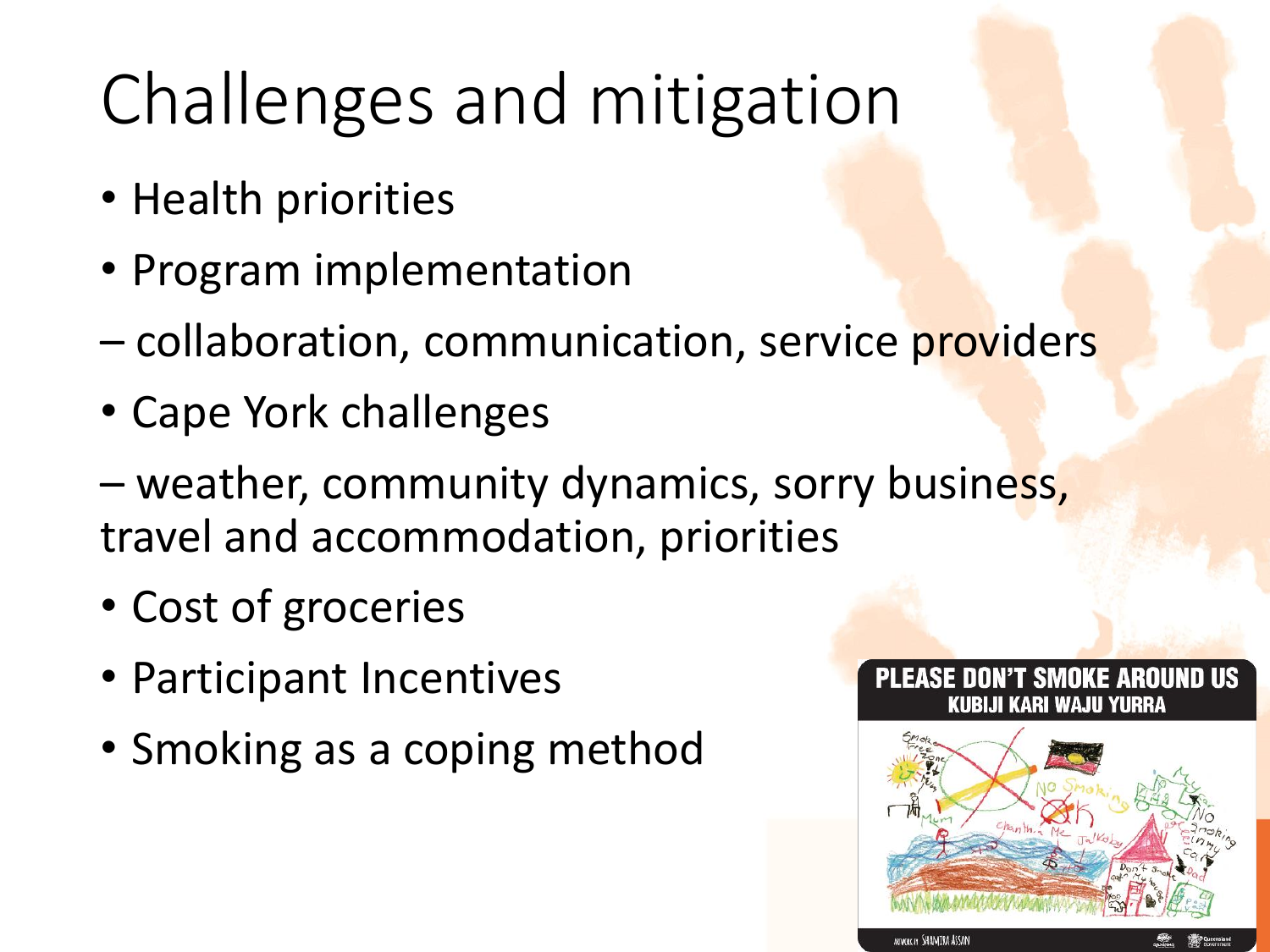# Cost of groceries

- Loaf Bread \$4.99
- 2 litre milk \$ 5.02
- 2 Kg rice  $\frac{1}{2}$  \$ 8.99
- Tin Hamper (340g) \$ 6.99
- 1 Kg Potato \$ 2.99
- $2$  Kg Flour  $\leq 6.75$
- 1 Kg Steak \$23.99
- $1$  Kg Banana's  $5$  4.35
- $1$  Kg Oranges  $\qquad$  \$ 3.49
- 1 Kg Apples  $\begin{array}{c} 56.99 \end{array}$
- Disposable nappies \$25.00 • Milk powder 750g \$12.50 • Teething gel \$11.75 • Baby oil \$8.40 • Winfield Blue 30 pk \$58.90 • JP's Blue 40 pk \$72.00 • Single cigarette \$2.00